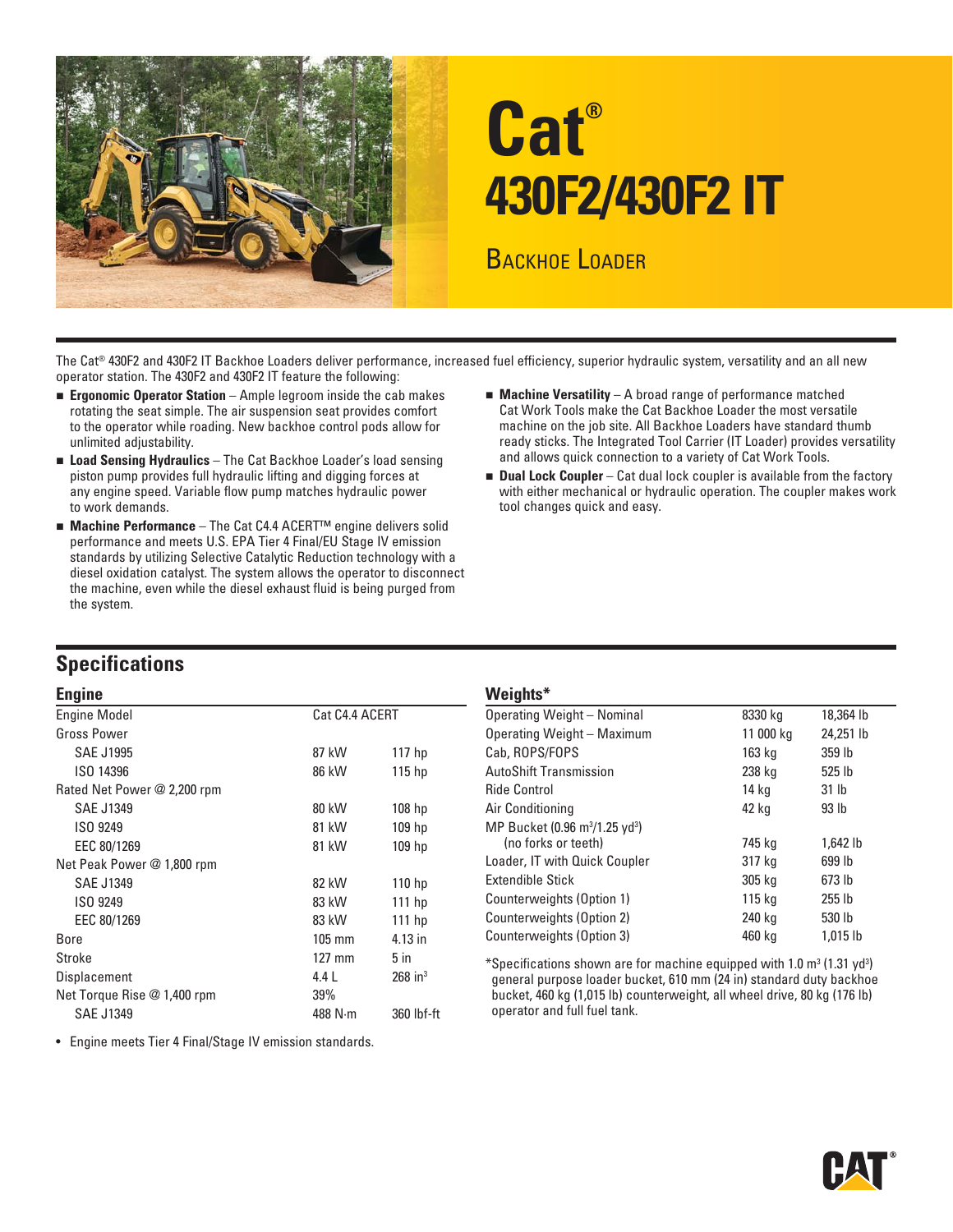#### **Transmission**

| <b>Power Shuttle Transmission - Standard</b> |         |                                   |           |                                                    |           |
|----------------------------------------------|---------|-----------------------------------|-----------|----------------------------------------------------|-----------|
| Forward - 1st                                |         |                                   |           | $5.4$ km/h                                         | $3.4$ mph |
|                                              | 2nd     |                                   |           | $9.0$ km/h                                         | 5.6 mph   |
|                                              | 3rd     |                                   |           | $21$ km/h                                          | 13 mph    |
|                                              | 4th     |                                   |           | 40 km/h                                            | 25 mph    |
| Reverse - 1st                                |         |                                   |           | $5.4$ km/h                                         | 3.4 mph   |
|                                              | 2nd     |                                   |           | $9.0$ km/h                                         | 5.6 mph   |
|                                              | 3rd     |                                   |           | $21$ km/h                                          | 13 mph    |
|                                              | 4th     |                                   |           | 40 km/h                                            | 25 mph    |
|                                              |         | <b>AutoShift</b>                  |           | <b>AutoShift Transmission</b>                      |           |
|                                              |         | <b>Transmission</b><br>- Optional |           | with Lock-Up Torque<br><b>Converter - Optional</b> |           |
| Forward - 1st                                |         | 5.8 km/h                          | $3.6$ mph | $5.8$ km/h                                         | $3.6$ mph |
|                                              | 2nd     | $9.3$ km/h                        | $5.7$ mph | $9.3$ km/h                                         | 5.7 mph   |
|                                              | 3rd     | 12 km/h                           | 8 mph     | $12 \text{ km/h}$                                  | 8 mph     |
|                                              | 4th     | $19 \text{ km/h}$                 | 12 mph    | $19 \text{ km/h}$                                  | 12 mph    |
|                                              | 5th     | 26 km/h                           | 16 mph    | 23 km/h                                            | 14 mph    |
|                                              | 5th LUC |                                   |           | $25 \text{ km/h}$                                  | 15 mph    |
|                                              | 6th     | 40 km/h                           | 25 mph    | 40 km/h                                            | 25 mph    |
| $Reverse - 1st$                              |         | $5.8$ km/h                        | $3.6$ mph | $5.8$ km/h                                         | $3.6$ mph |
|                                              | 2nd     | $12 \text{ km/h}$                 | $7.6$ mph | $12 \text{ km/h}$                                  | $7.6$ mph |
|                                              | 3rd     | 28 km/h                           | 17 mph    | 28 km/h                                            | 17 mph    |
| <b>Axle Ratings</b>                          |         |                                   |           |                                                    |           |
| Front Axle, 2WD                              |         |                                   |           |                                                    |           |
|                                              |         |                                   |           |                                                    |           |

| Front Axle, 2WD |           |           |
|-----------------|-----------|-----------|
| Static          | 22 964 kg | 50,582 lb |
| Dynamic         | 9186 kg   | 20,233 lb |
| Front Axle, 4WD |           |           |
| Static          | 22 964 kg | 50,582 lb |
| Dynamic         | 9186 kg   | 20,233 lb |
| Rear Axle       |           |           |
| Static          | 22 964 kg | 50,582 lb |
| Dynamic         | 9186 kg   | 20,233 lb |
|                 |           |           |

#### **Hydraulic System**

| Type                      | <b>Closed Center</b>        |            |
|---------------------------|-----------------------------|------------|
| Pump Type                 | Variable Flow, Axial Piston |            |
| Pump Capacity @ 2,200 rpm | 163 L/min                   | 43 gal/min |
| System Pressure - Backhoe | 25 000 kPa                  | 3,600 psi  |
| System Pressure - Loader  | 25 000 kPa                  | 3,600 psi  |

#### **Steering**

| olggilliy                                         |                    |          |  |
|---------------------------------------------------|--------------------|----------|--|
| Type                                              | <b>Front Wheel</b> |          |  |
| <b>Power Steering</b>                             | Hydrostatic        |          |  |
| Bore                                              | $65 \text{ mm}$    | $2.6$ in |  |
| Stroke                                            | $120$ mm           | 4.7 in   |  |
| <b>Rod Diameter</b>                               | $36 \text{ mm}$    | $1.4$ in |  |
| Axle Oscillation                                  | $11^{\circ}$       |          |  |
| Turning Circle - 2WD/4WD (inner wheel not braked) |                    |          |  |
| <b>Outside, Front Wheels</b>                      | 8.18 <sub>m</sub>  | 26'10"   |  |
| Outside, Widest Loading Bucket                    | $10.97 \text{ m}$  | 36'0''   |  |

#### **Service Refill Capacities**

| Cooling System with Air Conditioning | 22.5L             | $5.9$ gal  |  |
|--------------------------------------|-------------------|------------|--|
| <b>Fuel Tank</b>                     | 160 L             | 42 gal     |  |
| Diesel Exhaust Fluid                 | 19 L              | $5.0$ gal  |  |
| Engine Oil with Filter               | 8.8 L             | $2.3$ gal  |  |
| Transmission - Power Shuttle         |                   |            |  |
| 4WD                                  | 15.0L             | $4.0$ gal  |  |
| Transmission - AutoShift             |                   |            |  |
| 4WD                                  | 18.0L             | $4.8$ gal  |  |
| Rear Axle                            | 16.5L             | $4.4$ gal  |  |
| <b>Planetaries</b>                   | 1.7 <sub>L</sub>  | $0.4$ gal  |  |
| Front Axle (4WD)                     | 11.0 <sub>L</sub> | $2.9$ gal  |  |
| <b>Planetaries</b>                   | 0.7L              | $0.2$ gal  |  |
| <b>Hydraulic System</b>              | 95.0 L            | $25.1$ gal |  |
| <b>Hydraulic Tank</b>                | 40.0L             | $10.6$ gal |  |
|                                      |                   |            |  |

• Requires ultra-low sulfur fuel  $\lt$  = 15 ppm fuel sulfur

#### **Tires**

Choices listed as combination of front/rear tires:

• 12.5/80-18 (12 ply) 1-3/19.5L-24 (12 ply) ATU

- 12.5/80-18 NHS (12 ply) 1-3/21L-24 (16 ply) R4 ATU
- 340/80R 18/19.5L-24 (12 ply) R4 ATU
- 340/80R 18/500/70R 24 RT

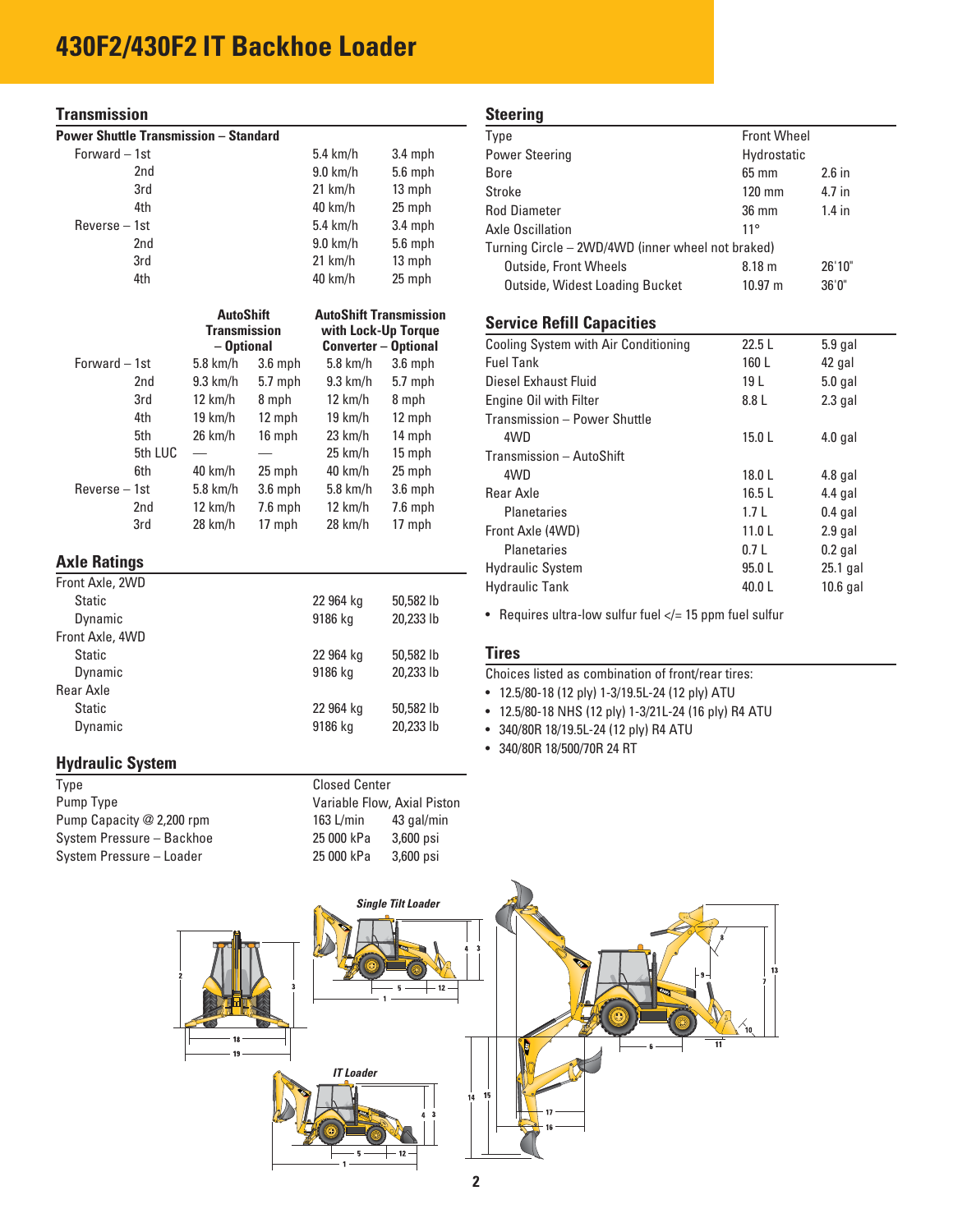### **Dimensions**

|                                                      |                                               |        | <b>Single Tilt Loader</b>                  |        |                                               |        | <b>IT Loader with Quick Coupler</b>        |        |
|------------------------------------------------------|-----------------------------------------------|--------|--------------------------------------------|--------|-----------------------------------------------|--------|--------------------------------------------|--------|
|                                                      | $0.96$ m <sup>3</sup> (1.25 yd <sup>3</sup> ) |        | $1.00 \text{ m}^3$ (1.31 yd <sup>3</sup> ) |        | $0.96$ m <sup>3</sup> (1.25 yd <sup>3</sup> ) |        | $1.00 \text{ m}^3$ (1.31 yd <sup>3</sup> ) |        |
|                                                      | <b>GP Bucket</b>                              |        | <b>MP Bucket</b>                           |        | <b>GP Bucket</b>                              |        | <b>MP Bucket</b>                           |        |
| 1 Overall Length (Loader on Ground) - Standard Stick | 7282 mm                                       | 23'11" | 7200 mm                                    | 23'7'' | 7430 mm                                       | 24'5'' | 7338 mm                                    | 24'1'' |
| Overall Length (Loader on Ground) - Extendible Stick | 7298 mm                                       | 23'11" | 7216 mm                                    | 23'8"  | 7446 mm                                       | 24'5'' | 7354 mm                                    | 24'2'' |
| Overall Transport Length - Standard Stick            | 7310 mm                                       | 24'0'' | 7274 mm                                    | 23'10" | 7423 mm                                       | 24'4"  | 7352 mm                                    | 24'1"  |
| Overall Transport Length - Extendible Stick          | 7327 mm                                       | 24'0'' | 7290 mm                                    | 23'11" | 7440 mm                                       | 24'5'' | 7369 mm                                    | 24'2"  |
| 2 Overall Transport Height - Standard Stick          | 3577 mm                                       | 11'9"  | 3577 mm                                    | 11'9'' | 3577 mm                                       | 11'9"  | 3577 mm                                    | 11'9'' |
| Overall Transport Height - Extendible Stick          | 3631 mm                                       | 11'11" | 3631 mm                                    | 11'11" | 3631 mm                                       | 11'11" | 3631 mm                                    | 11'11" |
| Overall Width                                        | 2322 mm                                       | 7'7''  | 2322 mm                                    | 7'7''  | 2322 mm                                       | 7'7"   | 2322 mm                                    | 7'7"   |
| <b>3</b> Height to Top of Cab/Canopy                 | 2819 mm                                       | 9'3''  | 2819 mm                                    | 9'3''  | 2819 mm                                       | 9'3"   | 2819 mm                                    | 9'3''  |
| 4 Height to Top of Exhaust Stack                     | 2744 mm                                       | 9'0''  | 2744 mm                                    | 9'0''  | 2744 mm                                       | 9'0''  | 2744 mm                                    | 9'0''  |
| Height to Loader Hinge Pin (Transport)               | 381 mm                                        | 1'3''  | 432 mm                                     | 1'5"   | 396 mm                                        | 1'4"   | 386 mm                                     | 1'3''  |
| Ground Clearance (minimum)                           | 294 mm                                        | 1'0''  | 294 mm                                     | 1'0''  | 294 mm                                        | 1'0''  | 294 mm                                     | 1'0''  |
| 5 Rear Axle Centerline to Front Grill                | 2705 mm                                       | 8'10"  | 2705 mm                                    | 8'10"  | 2705 mm                                       | 8'10"  | 2705 mm                                    | 8'10"  |
| <b>Front Wheel Tread Gauge</b>                       | 1895 mm                                       | 6'3''  | 1895 mm                                    | 6'3''  | 1895 mm                                       | 6'3''  | 1895 mm                                    | 6'3''  |
| <b>Rear Wheel Tread Gauge</b>                        | 1714 mm                                       | 5'7''  | 1714 mm                                    | 5'7''  | 1714 mm                                       | 5'7''  | $1714$ mm                                  | 5'7''  |
| 6 Wheelbase 2WD/4WD                                  | 2200 mm                                       | 7'3''  | 2200 mm                                    | 7'3''  | 2200 mm                                       | 7'3''  | 2200 mm                                    | 7'3''  |
|                                                      |                                               |        |                                            |        |                                               |        |                                            |        |

### **Loader Bucket Dimensions and Performance**

|                                                 |                                            | <b>Single Tilt Loader</b> |                                            |                        |                                               | <b>IT Loader with Quick Coupler</b> |                                            |                        |
|-------------------------------------------------|--------------------------------------------|---------------------------|--------------------------------------------|------------------------|-----------------------------------------------|-------------------------------------|--------------------------------------------|------------------------|
|                                                 | $0.96 \text{ m}^3$ (1.25 yd <sup>3</sup> ) |                           | $1.00 \text{ m}^3$ (1.31 yd <sup>3</sup> ) |                        | $0.96$ m <sup>3</sup> (1.25 yd <sup>3</sup> ) |                                     | $1.00 \text{ m}^3$ (1.31 yd <sup>3</sup> ) |                        |
|                                                 | <b>GP Bucket</b>                           |                           | <b>MP Bucket</b>                           |                        | <b>GP Bucket</b>                              |                                     | <b>MP Bucket</b>                           |                        |
| Capacity (SAE Rated)                            | $0.96 \; \mathrm{m}^3$                     | $1.25 \text{ yd}^3$       | $1.0 \; \mathrm{m}^3$                      | $1.31$ yd <sup>3</sup> | $0.96 \text{ m}^3$                            | $1.25 \text{ yd}^3$                 | $1.0 \text{ m}^3$                          | $1.31$ yd <sup>3</sup> |
| Overall Bucket Width                            | 2262 mm                                    | 89 in                     | 2279 mm                                    | 90 in                  | 2262 mm                                       | 89 in                               | 2279 mm                                    | 90 in                  |
| Lift Capacity at Maximum Height                 | 3283 kg                                    | 7,237 lb                  | 3097 kg                                    | 6,828 lb               | 3716 kg                                       | 8,193 lb                            | 3448 kg                                    | 7,601 lb               |
| Lift Breakout Force                             | 49 809 N                                   | 11,197 lbf                | 49 019 N                                   | 11,020 lbf             | 51 085 N                                      | 11,484 lbf                          | 49 452 N                                   | 11,117 lbf             |
| <b>Tilt Breakout Force</b>                      | 50 190 N                                   | 11,283 lbf                | 57 555 N                                   | 12,938 lbf             | 46 286 N                                      | 10,405 lbf                          | 50 349 N                                   | 11,318 lbf             |
| <b>Tipping Load at Breakout Point</b>           | 6914 kg                                    | 15,243 lb                 | 7011 kg                                    | 15,456 lb              | 6218 kg                                       | 13,709 lb                           | 6309 kg                                    | 13,909 lb              |
| 7 Maximum Hinge Pin Height                      | 3474 mm                                    | 11'5"                     | 3474 mm                                    | 11'5"                  | 3490 mm                                       | 11'5"                               | 3490 mm                                    | 11'5''                 |
| 8 Dump Angle at Full Height                     | 44°                                        |                           | 44°                                        |                        | $44^{\circ}$                                  |                                     | $44^{\circ}$                               |                        |
| Dump Height at Maximum Angle                    | 2746 mm                                    | 9'0''                     | 2798 mm                                    | 9'2''                  | 2679 mm                                       | 8'9''                               | 2745 mm                                    | 9'0''                  |
| 9 Dump Reach at Maximum Angle                   | 808 mm                                     | 2'8''                     | 716 mm                                     | 2'4''                  | 869 mm                                        | 2'10"                               | 814 mm                                     | 2'8''                  |
| 10 Maximum Bucket Rollback at Ground Level      | $37^\circ$                                 |                           | $38^\circ$                                 |                        | $40^{\circ}$                                  |                                     | $39^\circ$                                 |                        |
| <b>11 Digging Depth</b>                         | 83 mm                                      | 3"                        | $110 \text{ mm}$                           | 4"                     | 105 mm                                        | 4"                                  | 95 mm                                      | 4"                     |
| Maximum Grading Angle                           | $112^\circ$                                |                           | $116^\circ$                                |                        | $110^{\circ}$                                 |                                     | $112^\circ$                                |                        |
| Width of Dozer Cutting Edge                     | N/A                                        |                           | 2262 mm                                    | 7'5''                  | N/A                                           |                                     | 2262 mm                                    | 7'5''                  |
| 12 Grill to Bucket Cutting Edge, Carry Position | 1487 mm                                    | 4'11"                     | 1451 mm                                    | 4'9''                  | 1600 mm                                       | 5'3''                               | 1529 mm                                    | 5'0''                  |
| 13 Maximum Operating Height                     | 4355 mm                                    | 14'3''                    | 4404 mm                                    | 14'5''                 | 4407 mm                                       | 14'6''                              | 4480 mm                                    | 14'8''                 |
| Jaw Opening Maximum                             | N/A                                        |                           | 790 mm                                     | 2'7''                  | N/A                                           |                                     | 790 mm                                     | 2'7"                   |
| <b>Bucket Jaw Clamping Force</b>                | N/A                                        |                           | 55 700 N                                   | 12,521 lbf             | N/A                                           |                                     | 55 700 N                                   | 12,521 lbf             |
| Weight (does not include teeth or forks)        | 451 kg                                     | 994 lb                    | 745 kg                                     | 1,642 lb               | 447 kg                                        | 985 lb                              | 724 kg                                     | 1,596 lb               |
|                                                 |                                            |                           |                                            |                        |                                               |                                     |                                            |                        |

#### **Backhoe Dimensions and Performance**

|                                                        | <b>Standard Stick</b> |            | <b>E-Stick Retracted</b> |            | <b>E-Stick Extended</b> |            |
|--------------------------------------------------------|-----------------------|------------|--------------------------|------------|-------------------------|------------|
| 14 Digging Depth, SAE (max.)                           | 4686 mm               | 15'4"      | 4795 mm                  | 15'9''     | 5935 mm                 | 19'6''     |
| 15 Digging Depth, 610 mm (2 ft) Flat Bottom            | 4660 mm               | 15'3''     | 4766 mm                  | 15'8''     | 5906 mm                 | 19'5"      |
| Reach from Rear Axle Centerline at Ground Line         | 7133 mm               | 23'6''     | 7227 mm                  | 23'10"     | 8316 mm                 | 27'5''     |
| <b>16</b> Reach from Swing Pivot at Ground Line        | 6043 mm               | 19'10"     | 6137 mm                  | 20'2"      | 7226 mm                 | 23'9"      |
| <b>Maximum Operating Height</b>                        | 6007 mm               | 19'9''     | 6075 mm                  | 20'0''     | 6958 mm                 | 22'11"     |
| Loading Height                                         | 3961 mm               | 13'0''     | 3921 mm                  | 12'10"     | 4533 mm                 | 14'10"     |
| 17 Loading Reach                                       | 1855 mm               | 6'1''      | 2022 mm                  | 6'8''      | 3003 mm                 | 9'10"      |
| Swing Arc                                              | $180^\circ$           |            | $180^\circ$              |            | $180^\circ$             |            |
| <b>Bucket Rotation</b>                                 | $205^\circ$           |            | $205^\circ$              |            | $205^\circ$             |            |
| 18 Stabilizer Spread, Operating Position (center)      | 3310 mm               | 10'10"     | 3310 mm                  | 10'10"     | 3310 mm                 | 10'10"     |
| <b>Stabilizer Spread, Operating Position (outside)</b> | 3770 mm               | 12'4"      | 3770 mm                  | 12'4"      | 3770 mm                 | 12'4''     |
| <b>Stabilizer Spread, Transport Position</b>           | 2322 mm               | 7'7"       | 2322 mm                  | 7'7"       | 2322 mm                 | 7'7"       |
| <b>Bucket Dig Force</b>                                | 71 864 N              | 16,156 lbf | 70 870 N                 | 15,932 lbf | 70 870 N                | 15,932 lbf |
| <b>Stick Dig Force</b>                                 | 44 778 N              | 10.067 lbf | 43 841 N                 | 9.856 lbf  | 32 414 N                | 7.287 lbf  |
|                                                        |                       |            |                          |            |                         |            |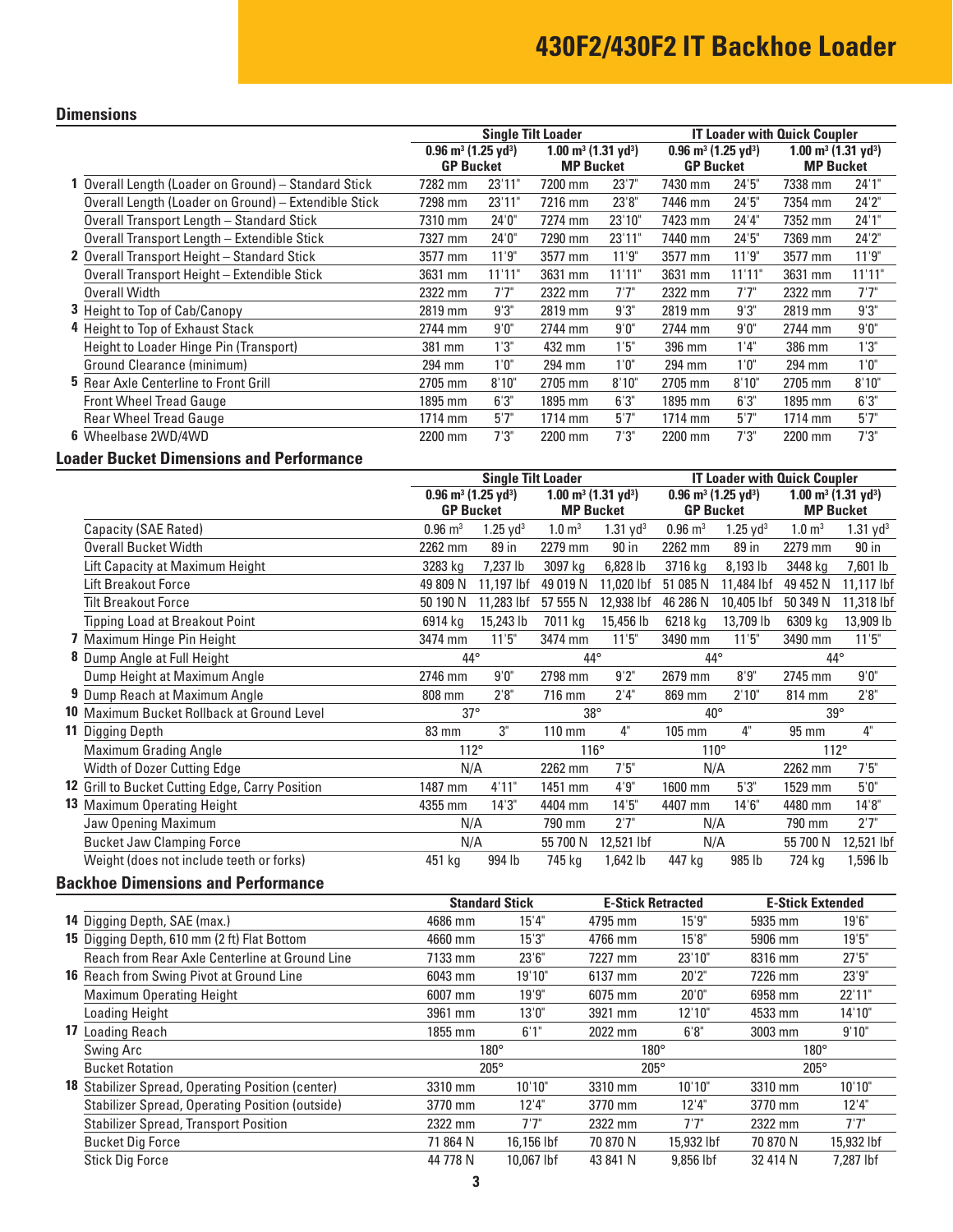#### **Backhoe Lift Capacity**

| Cat 430F2/430F2 IT Standard Stick |  |  |
|-----------------------------------|--|--|
|                                   |  |  |

| <b>Boom Lifting</b>  |                | kg   | $\overline{\mathsf{lb}}$ |
|----------------------|----------------|------|--------------------------|
|                      | 1              | 1508 | 3,318                    |
|                      | $\overline{2}$ | 1782 | 3,921                    |
|                      | 3              | 1936 | 4,258                    |
|                      | 4              | 1925 | 4,236                    |
|                      | 5              | 1878 | 4,131                    |
|                      | 6              | 1819 | 4,001                    |
|                      | 7              | 1757 | 3,866                    |
|                      | 8              | 1698 | 3,735                    |
|                      | 9              | 1641 | 3,610                    |
|                      | 10             | 1588 | 3,493                    |
|                      | 11             | 1539 | 3,387                    |
|                      | 12             | 1496 | 3,291                    |
|                      | 13             | 1459 | 3,211                    |
|                      | 14             | 1432 | 3,151                    |
|                      | 15             | 1425 | 3,136                    |
|                      | 16             | 1503 | 3,307                    |
|                      | 17             | 1573 | 3,461                    |
| <b>Stick Lifting</b> |                | kg   | $\mathbf{I}$             |
|                      | 18             | 2453 | 5,397                    |
|                      | 19             | 2636 | 5,800                    |
|                      | 20             | 2830 | 6,226                    |
|                      | 21             | 2773 | 6,100                    |
|                      | 22             | 2906 | 6,394                    |
|                      | 23             | 3367 | 7,408                    |
|                      | 24             | 6152 | 13,535                   |
|                      | 25             | 6240 | 13,728                   |

|                                                                                                                              | m       | ft             |
|------------------------------------------------------------------------------------------------------------------------------|---------|----------------|
|                                                                                                                              | 6       | 20             |
| 1<br>$\overline{2}$                                                                                                          |         | 18             |
| kJ.                                                                                                                          | 5       | 16             |
| $3\sqrt{18}$<br>19                                                                                                           | 4       | 14             |
| 4<br>ò<br>20                                                                                                                 |         | 12             |
| 5<br>21                                                                                                                      | 3       | 10             |
| S<br>6<br>22                                                                                                                 |         | 8              |
| 23<br>7<br>13                                                                                                                | 2       | 6              |
| 24<br>P<br>8<br>25                                                                                                           | 1       | 4              |
| 9                                                                                                                            | $\odot$ | $\overline{2}$ |
| 10                                                                                                                           | 0       | 0              |
| 11                                                                                                                           |         | $-2$           |
| 12                                                                                                                           | $-1$    | -4             |
|                                                                                                                              | $^{-2}$ | -6             |
| 13                                                                                                                           |         | -8             |
| 14                                                                                                                           | -3      | $-10$          |
| 15<br>p,<br>o                                                                                                                |         | $-12$          |
| 16<br>17                                                                                                                     | -4      | -14            |
|                                                                                                                              | -5      | -16            |
|                                                                                                                              |         |                |
| $\overline{2}$<br>1<br>$-1$<br>6<br>5<br>4<br>3<br>0<br>m                                                                    |         |                |
| т<br>т<br>т<br>Т<br>т<br>т<br>т<br>ft $22$<br>8<br>6<br>$\overline{2}$<br>$-2$<br>20<br>18<br>16<br>14<br>12<br>10<br>4<br>0 |         |                |

| Cat 430F2/430F2 IT Extendible Stick - Retracted |      |              |
|-------------------------------------------------|------|--------------|
| <b>Boom Lifting</b>                             | kg   | $\mathbf{I}$ |
| 1                                               | 1250 | 2,751        |
| $\overline{2}$                                  | 1541 | 3,391        |
| 3                                               | 1663 | 3,659        |
| 4                                               | 1654 | 3,639        |
| 5                                               | 1610 | 3,542        |
| 6                                               | 1555 | 3,421        |
| 7                                               | 1497 | 3,294        |
| 8                                               | 1441 | 3,169        |
| 9                                               | 1386 | 3,049        |
| 10                                              | 1335 | 2,936        |
| 11                                              | 1287 | 2,832        |
| 12                                              | 1244 | 2,738        |
| 13                                              | 1207 | 2,656        |
| 14                                              | 1178 | 2,593        |
| $\overline{15}$                                 | 1166 | 2,565        |
| 16                                              | 1211 | 2,665        |
| 17                                              | 1316 | 2,896        |
| <b>Stick Lifting</b>                            | kg   | $\mathbf{I}$ |
| 18                                              | 2158 | 4,747        |
| 19                                              | 2367 | 5,208        |
| 20                                              | 2538 | 5,583        |
| 21                                              | 2486 | 5,469        |
| 22                                              | 2599 | 5,719        |
| $\overline{23}$                                 | 2979 | 6,553        |
| 24                                              | 4516 | 9,934        |
| 25                                              | 6083 | 13,382       |



Lift Capacities are over-end values. Machine equipped with 4WD, OROPS, 0.96 m<sup>3</sup> (1.25 yd<sup>3</sup>) general purpose bucket, and no counterweight. Extendible stick includes 460 kg (1,015 lb) counterweight.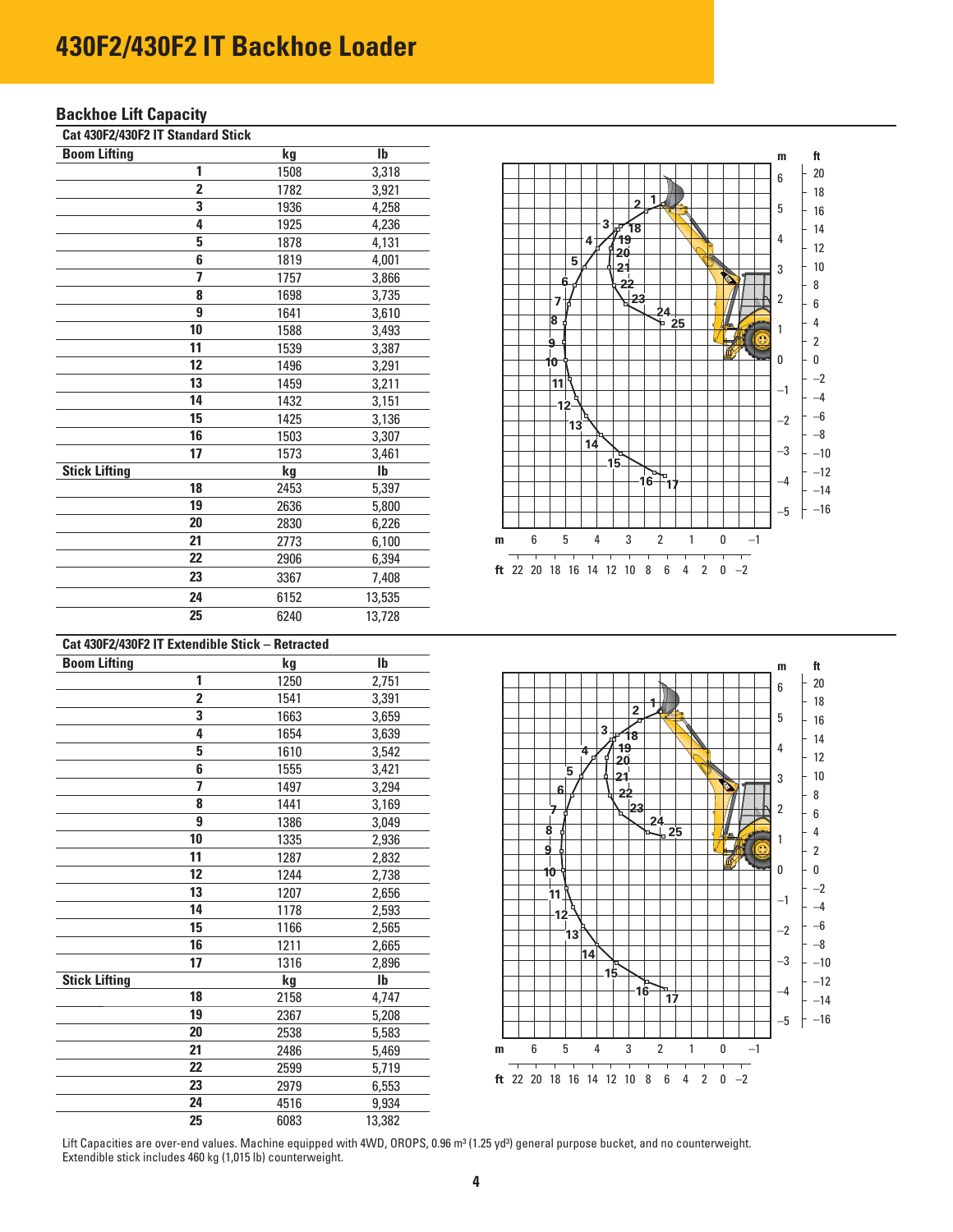### **Backhoe Lift Capacity**

| Cat 430F2/430F2 IT Extendible Stick - Extended |      |              |  |  |  |  |  |  |  |
|------------------------------------------------|------|--------------|--|--|--|--|--|--|--|
| <b>Boom Lifting</b>                            | kg   | Ib           |  |  |  |  |  |  |  |
| 1                                              | 679  | 1,493        |  |  |  |  |  |  |  |
| $\overline{2}$                                 | 1017 | 2,237        |  |  |  |  |  |  |  |
| 3                                              | 1124 | 2,474        |  |  |  |  |  |  |  |
| 4                                              | 1158 | 2,547        |  |  |  |  |  |  |  |
| 5                                              | 1167 | 2,553        |  |  |  |  |  |  |  |
| 6                                              | 1149 | 2,527        |  |  |  |  |  |  |  |
| $\overline{\mathbf{z}}$                        | 1129 | 2,484        |  |  |  |  |  |  |  |
| 8                                              | 1106 | 2,433        |  |  |  |  |  |  |  |
| 9                                              | 1081 | 2,378        |  |  |  |  |  |  |  |
| 10                                             | 1056 | 2,323        |  |  |  |  |  |  |  |
| 11                                             | 1032 | 2,270        |  |  |  |  |  |  |  |
| 12                                             | 1009 | 2,220        |  |  |  |  |  |  |  |
| 13                                             | 989  | 2,176        |  |  |  |  |  |  |  |
| 14                                             | 972  | 2,138        |  |  |  |  |  |  |  |
| 15                                             | 959  | 2,111        |  |  |  |  |  |  |  |
| 16                                             | 954  | 2,100        |  |  |  |  |  |  |  |
| 17                                             | 963  | 2,119        |  |  |  |  |  |  |  |
| 18                                             | 1005 | 2,210        |  |  |  |  |  |  |  |
| 19                                             | 1211 | 2,663        |  |  |  |  |  |  |  |
| <b>Stick Lifting</b>                           | kg   | $\mathbf{I}$ |  |  |  |  |  |  |  |
| 20                                             | 1197 | 2,633        |  |  |  |  |  |  |  |
| 21                                             | 1277 | 2,810        |  |  |  |  |  |  |  |
| 22                                             | 1565 | 3,444        |  |  |  |  |  |  |  |
| 23                                             | 1735 | 3,817        |  |  |  |  |  |  |  |
| 24                                             | 1715 | 3,774        |  |  |  |  |  |  |  |
| 25                                             | 1753 | 3,856        |  |  |  |  |  |  |  |
| 26                                             | 1860 | 4,092        |  |  |  |  |  |  |  |
| 27                                             | 2079 | 4,575        |  |  |  |  |  |  |  |
| 28                                             | 2563 | 5,638        |  |  |  |  |  |  |  |
| 29                                             | 4910 | 10,802       |  |  |  |  |  |  |  |
| 30                                             | 5883 | 12,943       |  |  |  |  |  |  |  |



Lift Capacities are over-end values. Machine equipped with 4WD, OROPS, 0.96 m<sup>3</sup> (1.25 yd<sup>3</sup>) general purpose bucket, and no counterweight. Extendible stick includes 460 kg (1,015 lb) counterweight.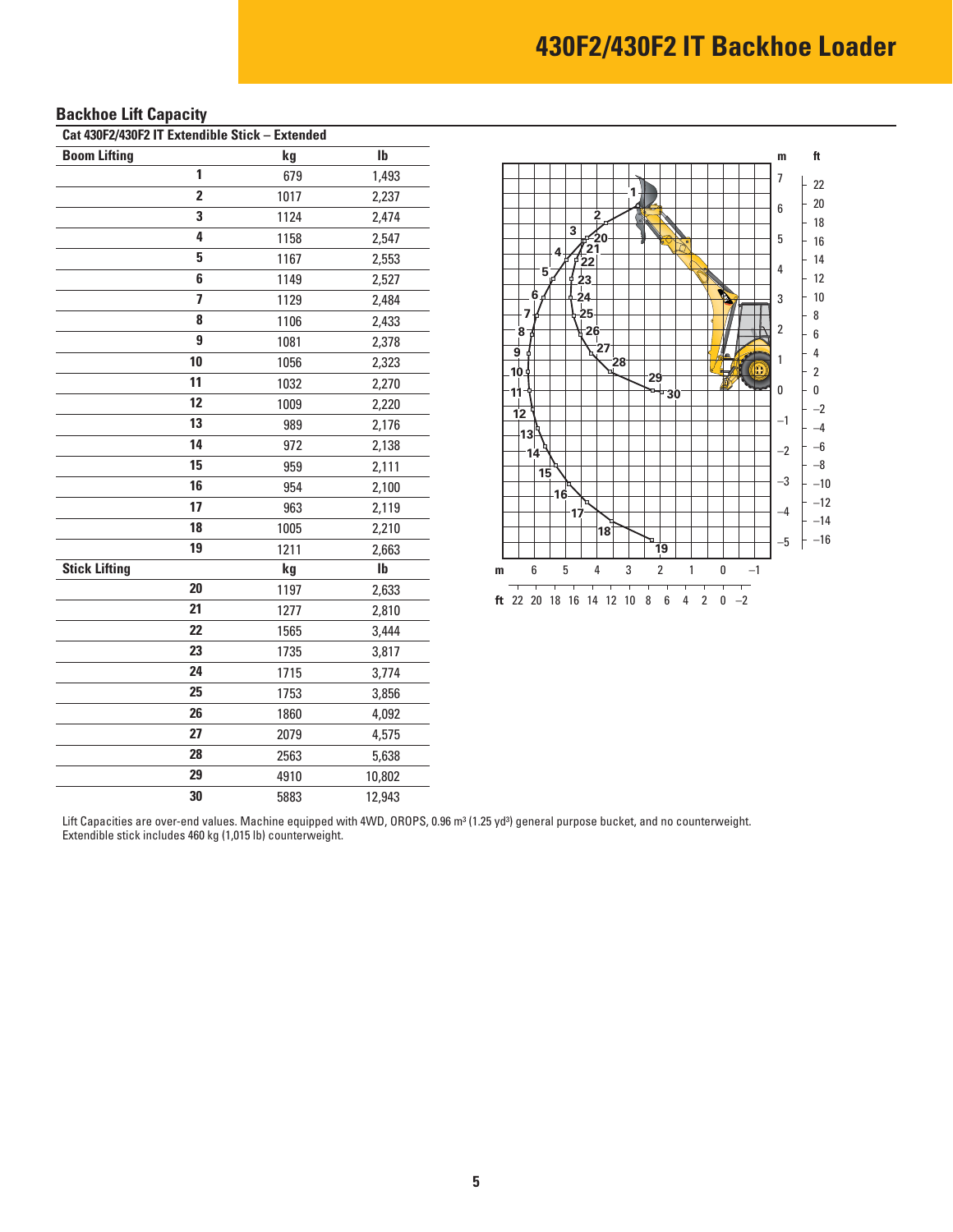#### **Counterweights** (Minimum Counterweight Recommendations) **Standard Stick** Extendible Stick

| olallualu oliun          |                    |                  |                    |          |                       | LALGIIUIDIG JUUN                |                    |     |                    |                       |     |
|--------------------------|--------------------|------------------|--------------------|----------|-----------------------|---------------------------------|--------------------|-----|--------------------|-----------------------|-----|
|                          |                    |                  | <b>Single-Tilt</b> |          | <b>IT Loader w/QC</b> |                                 |                    |     | <b>Single-Tilt</b> | <b>IT Loader w/Q0</b> |     |
| <b>Loader Bucket</b>     | <b>Power Train</b> | kg               | <b>Ib</b>          | lb<br>kg |                       | <b>Loader Bucket</b>            | <b>Power Train</b> | kg  | lb                 | kg                    | lb  |
| GP                       | 4WD                | 240              | 530                |          | no counterweight      | GP                              | 4WD                | 460 | .015               | 240                   | 530 |
| <b>MP</b>                | 4WD                | no counterweight |                    |          | no counterweight      | <b>MP</b>                       | 4WD                | 240 | 530                | no counterweig        |     |
| Forks                    | 4WD                | N/A              | N/A                |          | no counterweight      | Forks                           | 4WD                | N/A | N/A                | 240                   | 530 |
| Material<br>Handling Arm | 4WD                | N/A              | N/A                |          | no counterweight      | Material<br><b>Handling Arm</b> | 4WD                | N/A | N/A                | 240                   | 530 |

| Əlanuaru Əlick           |                    |                    |           |                       |    | <b>EXIGHQIDIG SUCK</b>          |                    |     |                    |                       |                  |  |  |  |
|--------------------------|--------------------|--------------------|-----------|-----------------------|----|---------------------------------|--------------------|-----|--------------------|-----------------------|------------------|--|--|--|
|                          |                    | <b>Single-Tilt</b> |           | <b>IT Loader w/QC</b> |    |                                 |                    |     | <b>Single-Tilt</b> | <b>IT Loader w/QC</b> |                  |  |  |  |
| <b>Loader Bucket</b>     | <b>Power Train</b> | kg                 | <b>lb</b> | kg                    | lb | <b>Loader Bucket</b>            | <b>Power Train</b> | kg  | <b>lb</b>          | kg                    | lb               |  |  |  |
| GP                       | 4WD                | 240                | 530       | no counterweight      |    | GP                              | 4WD                | 460 | 1.015              | 240                   | 530              |  |  |  |
| MР                       | 4WD                | no counterweight   |           | no counterweight      |    | MP                              | 4WD                | 240 | 530                |                       | no counterweight |  |  |  |
| Forks                    | 4WD                | N/A                | N/A       | no counterweight      |    | Forks                           | 4WD                | N/A | N/A                | 240                   | 530              |  |  |  |
| Material<br>Handling Arm | 4WD                | N/A                | N/A       | no counterweight      |    | Material<br><b>Handling Arm</b> | 4WD                | N/A | N/A                | 240                   | 530              |  |  |  |

#### **Backhoe Buckets** (With weld on adapters and pin-on teeth)

| <b>Standard Duty</b> |  |
|----------------------|--|
|----------------------|--|

| <b>Standard Duty</b> |              |     |                       |     |        |        | Coral |              |                                 |                 |     |              |      |
|----------------------|--------------|-----|-----------------------|-----|--------|--------|-------|--------------|---------------------------------|-----------------|-----|--------------|------|
|                      | <b>Width</b> |     | <b>Rated Capacity</b> |     | Weight | No. of |       | <b>Width</b> | Weight<br><b>Rated Capacity</b> |                 |     | No.          |      |
| mm                   | <b>in</b>    |     | ft <sup>3</sup>       | kg  | Ib     | Teeth  | mm    | <b>in</b>    |                                 | ft <sup>3</sup> | kg  | $\mathbf{I}$ | Teet |
| 305                  | 12           | 80  | 2.8                   | 111 | 245    | c      | 305   | 12           | 60                              | 2.1             | 134 | 295          | 4    |
| 457                  | 18           | 120 | 4.2                   | 122 | 268    | 4      | 457   | 18           | 100                             | 3.5             | 155 | 341          | 6    |
| 610                  | 24           | 180 | 6.4                   | 141 | 311    | 5      | 610   | 24           | 140                             | 4.9             | 182 | 402          | 8    |
| 762                  | 30           | 230 | 8.1                   | 157 | 345    | 5      | 762   | 30           | 190                             | 6.7             | 210 | 463          | 10   |
| 914                  | 36           | 290 | 10.2                  | 176 | 388    | 6      |       |              |                                 |                 |     |              |      |
|                      |              |     |                       |     |        |        |       |              |                                 |                 |     |              |      |

|     | -            |     |                       |     |              |        |     |    |     |                 |     |     |     |
|-----|--------------|-----|-----------------------|-----|--------------|--------|-----|----|-----|-----------------|-----|-----|-----|
|     | <b>Width</b> |     | <b>Rated Capacity</b> |     | Weight       | No. of | mm  | in |     | ft <sup>3</sup> | kg  | lb  | Tee |
| mm  | <b>in</b>    |     | ft <sup>3</sup>       | kg  | $\mathbf{I}$ | Teeth  | 305 | 12 | 96  | 3.4             | 113 | 249 | 3   |
| 305 | 12           | 80  | 2.8                   | 121 | 266          | 3      | 406 | 16 | 123 | 4.3             | 131 | 288 | 3   |
| 406 | 16           | 110 | 3.9                   | 128 | 282          | 3      | 457 | 18 | 139 | 4.9             | 139 | 307 | 4   |
| 457 | 18           | 120 | 4.2                   | 135 | 299          | 4      | 610 | 24 | 207 | 7.3             | 168 | 370 | 5   |
| 610 | 24           | 180 | 6.4                   | 151 | 333          | 5      | 762 | 30 | 275 | 9.7             | 194 | 428 | 5   |
| 762 | 30           | 230 | 8.1                   | 177 | 391          | 5      | 914 | 36 | 345 | 12.2            | 224 | 494 | 6   |
| 914 | 36           | 290 | 10.2                  | 201 | 443          | 6      |     |    |     |                 |     |     |     |
|     |              |     |                       |     |              |        |     |    |     |                 |     |     |     |

|     |              |           |                       |                 |     |              |        |      |    |     |                 |     |     | ----    |
|-----|--------------|-----------|-----------------------|-----------------|-----|--------------|--------|------|----|-----|-----------------|-----|-----|---------|
|     | <b>Width</b> |           | <b>Rated Capacity</b> |                 |     | Weight       | No. of | $mm$ | in |     | ft <sup>3</sup> | kg  | lb  | Tee     |
| mm  |              | <b>in</b> |                       | ft <sup>3</sup> | kg  | $\mathbf{I}$ | Teeth  | 305  | 12 | 96  | 4.6             | 113 | 287 | ົ<br>ັບ |
| 457 |              | 18        | 180                   | 6.4             | 155 | 341          |        | 406  | 16 | 123 | 5.6             | 131 | 327 | ີ       |
| 610 |              | 24        | 240                   | 8.5             | 182 | 402          | b      | 457  | 18 | 139 | 6.5             | 139 | 346 | 4       |
| 762 |              | 30        | 320                   | 11.3            | 206 | 454          | h      | 610  | 24 | 207 | 9.6             | 168 | 414 |         |
| 914 |              | 36        | 380                   | 13.4            | 233 | 513          |        | 762  | 30 | 275 | 12.9            | 194 | 475 | ხ       |
|     |              |           |                       |                 |     |              |        |      |    |     |                 |     |     |         |

#### **Heavy Duty Rock**

| <b>Width</b> |    | <b>Rated Capacity</b> |                 |     | Weight | No. of       |  |  |
|--------------|----|-----------------------|-----------------|-----|--------|--------------|--|--|
| mm           | in |                       | ft <sup>3</sup> | kg  | Ib     | <b>Teeth</b> |  |  |
| 305          | 12 | 70                    | 2.5             | 127 | 279    | 3            |  |  |
| 457          | 18 | 130                   | 4.6             | 146 | 322    | 4            |  |  |
| 610          | 24 | 200                   | 7.1             | 174 | 384    | 5            |  |  |
| 762          | 30 | 270                   | 9.5             | 197 | 434    | 5            |  |  |
| 914          | 36 | 330                   | 11 7            | 224 | 493    | 6            |  |  |

| ndard Duty   |           |     |                                 |     |        |       | Coral                 |           |     |                        |     |              |              |        |
|--------------|-----------|-----|---------------------------------|-----|--------|-------|-----------------------|-----------|-----|------------------------|-----|--------------|--------------|--------|
| <b>Width</b> |           |     | Weight<br><b>Rated Capacity</b> |     | No. of |       | <b>Rated Capacity</b> |           |     | <b>Width</b><br>Weight |     |              |              | No. of |
| mm           | <b>in</b> |     | ft <sup>3</sup>                 | kg  | Ib     | Teeth | mm                    | <b>in</b> |     | ft <sup>3</sup>        | kg  | $\mathbf{I}$ | <b>Teeth</b> |        |
| 305          | 12        | 80  | 2.8                             | 111 | 245    |       | 305                   | 12        | 60  | 2.1                    | 134 | 295          | 4            |        |
| 457          | 18        | 120 | 4.2                             | 122 | 268    | 4     | 457                   | 18        | 100 | 3.5                    | 155 | 341          |              |        |
| 610          | 24        | 180 | 6.4                             | 141 | 311    |       | 610                   | 24        | 140 | 4.9                    | 182 | 402          |              |        |
| 762          | 30        | 230 | 8.1                             | 157 | 345    | b     | 762                   | 30        | 190 | 6.7                    | 210 | 463          | 10           |        |

#### **Heavy Duty – Pin Lock**

| <b>Heavy Duty</b> |    |                       |                 |     |        |        | <b>Width</b> |    |     | <b>Rated Capacity</b> |     | Weight | No. of |
|-------------------|----|-----------------------|-----------------|-----|--------|--------|--------------|----|-----|-----------------------|-----|--------|--------|
| <b>Width</b>      |    | <b>Rated Capacity</b> |                 |     | Weight | No. of | mm           | in |     | ft <sup>3</sup>       | kg  | Ib     | Teeth  |
| mm                | in |                       | ft <sup>3</sup> | kg  | lb     | Teeth  | 305          | 12 | 96  | 3.4                   | 113 | 249    | 3      |
| 305               | 12 | 80                    | 2.8             | 121 | 266    | 3      | 406          | 16 | 123 | 4.3                   | 131 | 288    | 3      |
| 406               | 16 | 110                   | 3.9             | 128 | 282    |        | 457          | 18 | 139 | 4.9                   | 139 | 307    |        |
| 457               | 18 | 120                   | 4.2             | 135 | 299    | 4      | 610          | 24 | 207 | 7.3                   | 168 | 370    | 5      |
| 610               | 24 | 180                   | 6.4             | 151 | 333    | 5      | 762          | 30 | 275 | 9.7                   | 194 | 428    | 5      |
| 762               | 30 | 230                   | 8.1             | 177 | 391    | 5      | 914          | 36 | 345 | 12.2                  | 224 | 494    | 6      |
|                   |    |                       |                 |     |        |        |              |    |     |                       |     |        |        |

#### **High Capacity – Pin Lock**

| <b>Soil Excavation</b> |    |                       |                 |        |     |        | <b>Width</b> |           | <b>Rated Capacity</b> |                 | Weight |           | No. of |  |
|------------------------|----|-----------------------|-----------------|--------|-----|--------|--------------|-----------|-----------------------|-----------------|--------|-----------|--------|--|
| <b>Width</b>           |    | <b>Rated Capacity</b> |                 | Weight |     | No. of | mm           | <b>in</b> |                       | ft <sup>3</sup> | kg     | <b>Ib</b> | Teeth  |  |
| mm                     | in |                       | ft <sup>3</sup> | kg     | Ib  | Teeth  | 305          | 12        | 96                    | 4.6             | 113    | 287       | 3      |  |
| 457                    | 18 | 180                   | 6.4             | 155    | 341 | 4      | 406          | 16        | 123                   | 5.6             | 131    | 327       | 3      |  |
| 610                    | 24 | 240                   | 8.5             | 182    | 402 | 5      | 457          | 18        | 139                   | 6.5             | 139    | 346       | 4      |  |
| 762                    | 30 | 320                   | 11.3            | 206    | 454 | 5      | 610          | 24        | 207                   | 9.6             | 168    | 414       | 5      |  |
| 914                    | 36 | 380                   | 13.4            | 233    | 513 | 6      | 762          | 30        | 275                   | 12.9            | 194    | 475       | 5      |  |
|                        |    |                       |                 |        |     |        | 914          | 36        | 345                   | 16.2            | 224    | 543       | 6      |  |
|                        |    |                       |                 |        |     |        |              |           |                       |                 |        |           |        |  |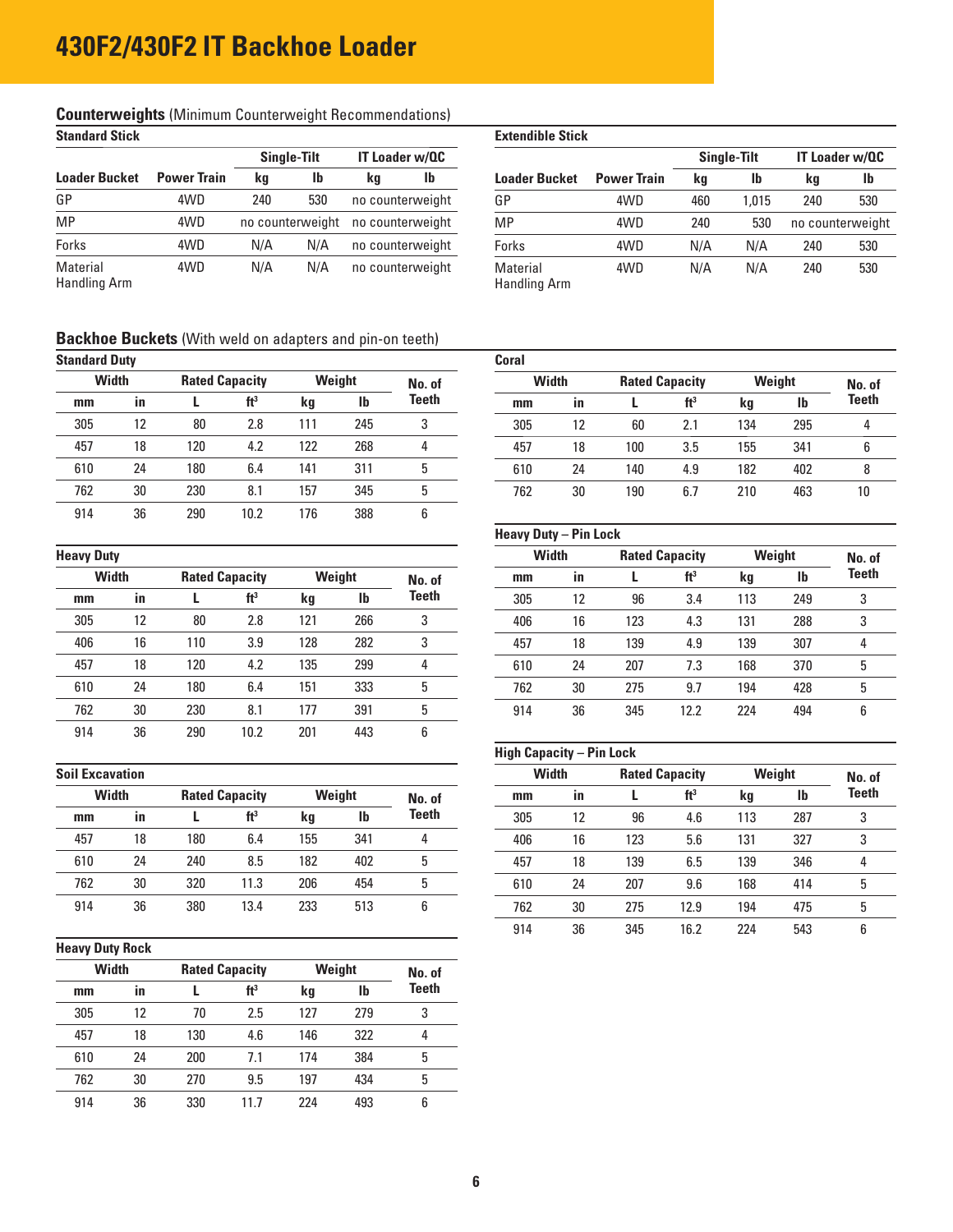#### **STANDARD EQUIPMENT**

- Adjustable auxiliary controls, backhoe loader
- Air cleaner
- Alarm, back-up
- Audible system fault alarm
- Automatic Engine Speed Control (AESC)
- Battery, maintenance-free, 880 CCA
- Battery disconnect switch
- Battery remote jumpstart
- Boom transport lock
- Brace, lift cylinder
- Brake, secondary parking
- Brakes, hydraulically boosted, oil disc. dual pedals, interlocking
- Bucket level indicator
- Canopy, ROPS/FOPS
- Cat cushion swing system
- Coat restraint
- Coolant/antifreeze, extended life
- Counterweight, bumper
- Dome light (cab only)
- Diagnostic port for engine, machine and gauge cluster Electronic Control Modules
- Differential lock, loader joystick
- Drink holders, two
- Engine, Cat C4.4 ACERT (Direct Injection Turbocharged), meets Tier 4 Final/Stage IV emission standards, selective catalytic reduction, diesel oxidation catalyst (DOC)
- **Engine enclosure, sound suppression** removal panels
- Face seals, 0-ring
- Fan, suction and guard
- Fast reversing shuttle, all gears
- Fenders, rear
- Filters, spin-on: fuel, engine oil, transmission oil, water separator
- Filters, bowl and cartridge: hydraulic fluid
- **Flashing hazards/signal lights**
- **Floor mat**
- Fuel tank, fully enclosed
- Four Wheel Drive
- **Fully hinged front grill for cooling package** cleaning access
- Gauge cluster: coolant temperature, fuel level, torque converter temperature, DEF level
- Ground level fuel fill and DEF fill
- High ambient cooling package
- Hood lock, inside cab
- Hydraulic hose, XT<sup>™</sup>
- Hydraulic oil cooler
- Hydraulic valve, hydrostatic steering
- Hydraulic valves, loader 2 function
- Hydraulic valves, backhoe 5 function
- Hydraulics, load sensing with variable displacement piston pump
- Indicator lights: wait to start, water in fuel, engine warning, warning lamp, emissions module malfunction, low battery/ charging system warning, high hydraulic oil temperature: LCD warnings: engine oil pressure, machine locked, service due, air filter blocked, high coolant temperature, auto idle shutdown, high torque converter temperature, hydraulic filter bypass
- **n** Instrument panel lights
- **Joystick controls: pilot operated, excavator**style with pattern changer
- Key start/stop system
- **LCD** screen: engine speed, hour meter, gear/direction, battery voltage, hydraulic oil temperature, torque converter temperature, coolant temperature, trip totals (fuel and hours), lifetime totals (fuel and hours), operator settings (units, brightness, programmable hoe auxiliary flow), service mode diagnostics, maintenance intervals, ECM/system info
- Lights, working (4 front, 4 rear)
- Loader, self-leveling, return-to-dig and transmission disconnect switch
- Loader, single tilt
- **Mirror, rearview**
- One-touch low idle
- Open circuit breather
- Pattern changer, in cab
- Power receptacle, 12 volt, 2 internal, 1 external
- **Power steering, hydrostatic**
- Radio ready cab
- Seat belt, retractable, 51 mm (2 in)
- Socket, two roof
- Stabilizer shoes, street
- Steering knob
- Seat, air suspension, fabric or vinyl cover, with armrest
- Starting system, glow plugs
- Steering, hydrostatic
- Storage compartment, lockable
- Storage tray
- Stop and tail lights
- Swing transport lock
- Tilt steering wheel
- Tires
- Toolbox, external, lockable
- Torque converter
- Throttle, hand and foot, electronic
- Transmission, four speed, syncromesh
- Transmission neutralizer switch
- Transport tie-downs
- Vandalism locks, four
- Warning horn, electric